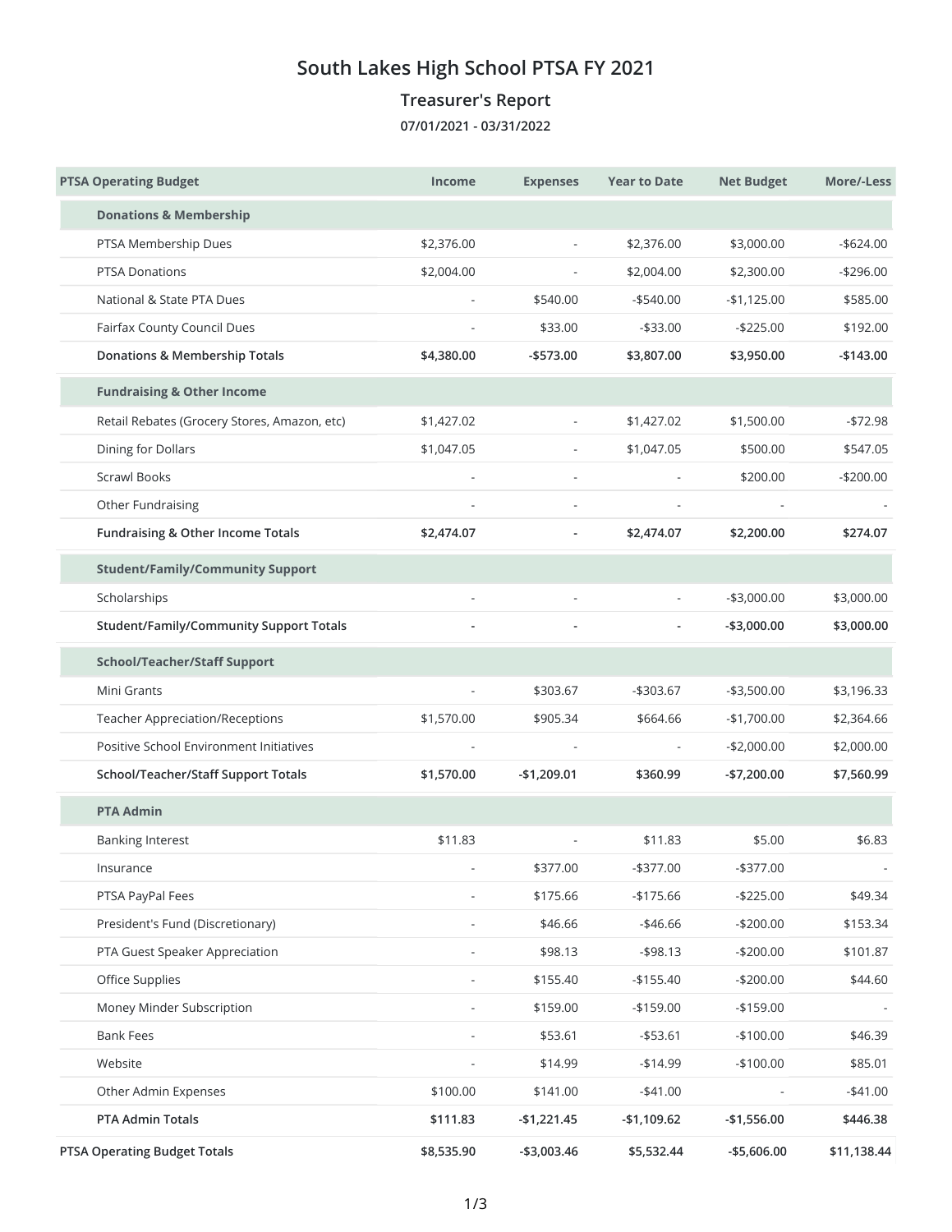| <b>Pantry Operating Budget</b>                                               | <b>Income</b>            | <b>Expenses</b>              | <b>Year to Date</b> | <b>Net Budget</b> | More/-Less    |
|------------------------------------------------------------------------------|--------------------------|------------------------------|---------------------|-------------------|---------------|
| <b>Pantry Donations</b>                                                      |                          |                              |                     |                   |               |
| <b>Pantry Donations</b>                                                      | \$75,456.03              | \$4,000.00                   | \$71,456.03         | \$150,000.00      | -\$78,543.97  |
| Pantry Grants                                                                | $\overline{\phantom{a}}$ |                              |                     | \$10,500.00       | $-$10,500.00$ |
| Other Pantry Income                                                          | L,                       |                              |                     | \$5,000.00        | $-$5,000.00$  |
| <b>Pantry Donations Totals</b>                                               | \$75,456.03              | $-$4,000.00$                 | \$71,456.03         | \$165,500.00      | -\$94,043.97  |
| <b>Pantry Fundraisers</b>                                                    |                          |                              |                     |                   |               |
| DIYW 0.5K Sponsorships                                                       | \$8,125.00               | $\overline{\phantom{a}}$     | \$8,125.00          | \$8,000.00        | \$125.00      |
| DIYW 0.5K Additional Income (Raffle +<br>Donations)                          | \$961.00                 |                              | \$961.00            | \$2,000.00        | $-$1,039.00$  |
| DIYW 0.5K Ticket Sales                                                       | \$8,536.00               | $\overline{\phantom{a}}$     | \$8,536.00          | \$4,000.00        | \$4,536.00    |
| DIYW 0.5K Expenses (Medals + Bibs)                                           | $\overline{\phantom{a}}$ | \$1,520.41                   | $-$1,520.41$        | $-$1,300.00$      | -\$220.41     |
| <b>Pantry Fundraisers Totals</b>                                             | \$17,622.00              | $-$1,520.41$                 | \$16,101.59         | \$12,700.00       | \$3,401.59    |
| <b>Pantry Expenses</b>                                                       |                          |                              |                     |                   |               |
| Pantry Gift Cards                                                            | $\overline{\phantom{a}}$ | \$43,982.33                  | $-$ \$43,982.33     | -\$48,000.00      | \$4,017.67    |
| Pantry Groceries & Toiletries                                                | $\overline{\phantom{a}}$ | \$30,983.47                  | -\$30,983.47        | $-$ \$96,000.00   | \$65,016.53   |
| Pantry Supplies (shelving, bags, etc.)                                       | $\overline{\phantom{a}}$ | \$3,421.81                   | $- $3,421.81$       | $-$3,000.00$      | $- $421.81$   |
| Other Pantry Expenses                                                        | $\overline{\phantom{a}}$ | \$114.75                     | $-$114.75$          | $-$1,000.00$      | \$885.25      |
| Pantry Grant Expenditures                                                    | $\overline{\phantom{a}}$ |                              |                     |                   |               |
| Pantry PayPal Fees                                                           | ä,                       | \$967.10                     | $-$ \$967.10        | -\$880.00         | $-$ \$87.10   |
| <b>Pantry Expenses Totals</b>                                                | ٠                        | -\$79,469.46                 | -\$79,469.46        | -\$148,880.00     | \$69,410.54   |
| <b>Pantry Operating Budget Totals</b>                                        | \$93,078.03              | -\$84,989.87                 | \$8,088.16          | \$29,320.00       | -\$21,231.84  |
| <b>ANGP Operating Budget</b>                                                 | <b>Income</b>            | <b>Expenses</b>              | <b>Year to Date</b> | <b>Net Budget</b> | More/-Less    |
| ANGP Opening Balance (2020/2021 Carry Over)                                  | \$9,678.61               |                              | \$9,678.61          | \$9,679.13        | $-$0.52$      |
| <b>ANGP Donations</b>                                                        | \$4,305.00               | $\qquad \qquad \blacksquare$ | \$4,305.00          | \$3,000.00        | \$1,305.00    |
| <b>ANGP Ticket Sales</b>                                                     | \$7,740.00               |                              | \$7,740.00          | \$18,800.00       | $-$11,060.00$ |
| ANGP Lawn Sign Sales Fundraiser                                              | \$3,615.00               |                              | \$3,615.00          | \$4,835.00        | $-$1,220.00$  |
| ANGP Poinsettia Fundraiser                                                   | \$3,412.00               | \$1,788.00                   | \$1,624.00          | \$1,232.50        | \$391.50      |
| <b>ANGP Other Fundraisers</b>                                                | \$393.00                 |                              | \$393.00            | \$1,930.25        | $-$1,537.25$  |
| ANGP Event Expenses                                                          |                          | \$600.00                     | $-$ \$600.00        | -\$29,561.25      | \$28,961.25   |
| ANGP Wufoo Subscription                                                      |                          | \$349.00                     | $-$349.00$          | $- $350.00$       | \$1.00        |
| ANGP PayPal Fees                                                             |                          | \$479.41                     | $-$479.41$          | -\$986.50         | \$507.09      |
| ANGP End of Year Discretionary (Class Gift/Donation if<br>excess funds left) |                          |                              |                     |                   |               |
| <b>ANGP Operating Budget Totals</b>                                          | \$29,143.61              | $- $3,216.41$                | \$25,927.20         | \$8,579.13        | \$17,348.07   |
| <b>Restricted Funds Carryover</b>                                            | Income                   | <b>Expenses</b>              | <b>Year to Date</b> | <b>Net Budget</b> | More/-Less    |
| Pantry Prior Year Carryover                                                  |                          | \$1,093.11                   | $-$1,093.11$        | -\$194,974.83     | \$193,881.72  |
| ANGP Prior Year Carryover                                                    |                          | \$880.11                     | $-$ \$880.11        |                   | $-$ \$880.11  |
| <b>Restricted Funds Carryover Totals</b>                                     |                          | $-$1,973.22$                 | $-$1,973.22$        | -\$194,974.83     | \$193,001.61  |